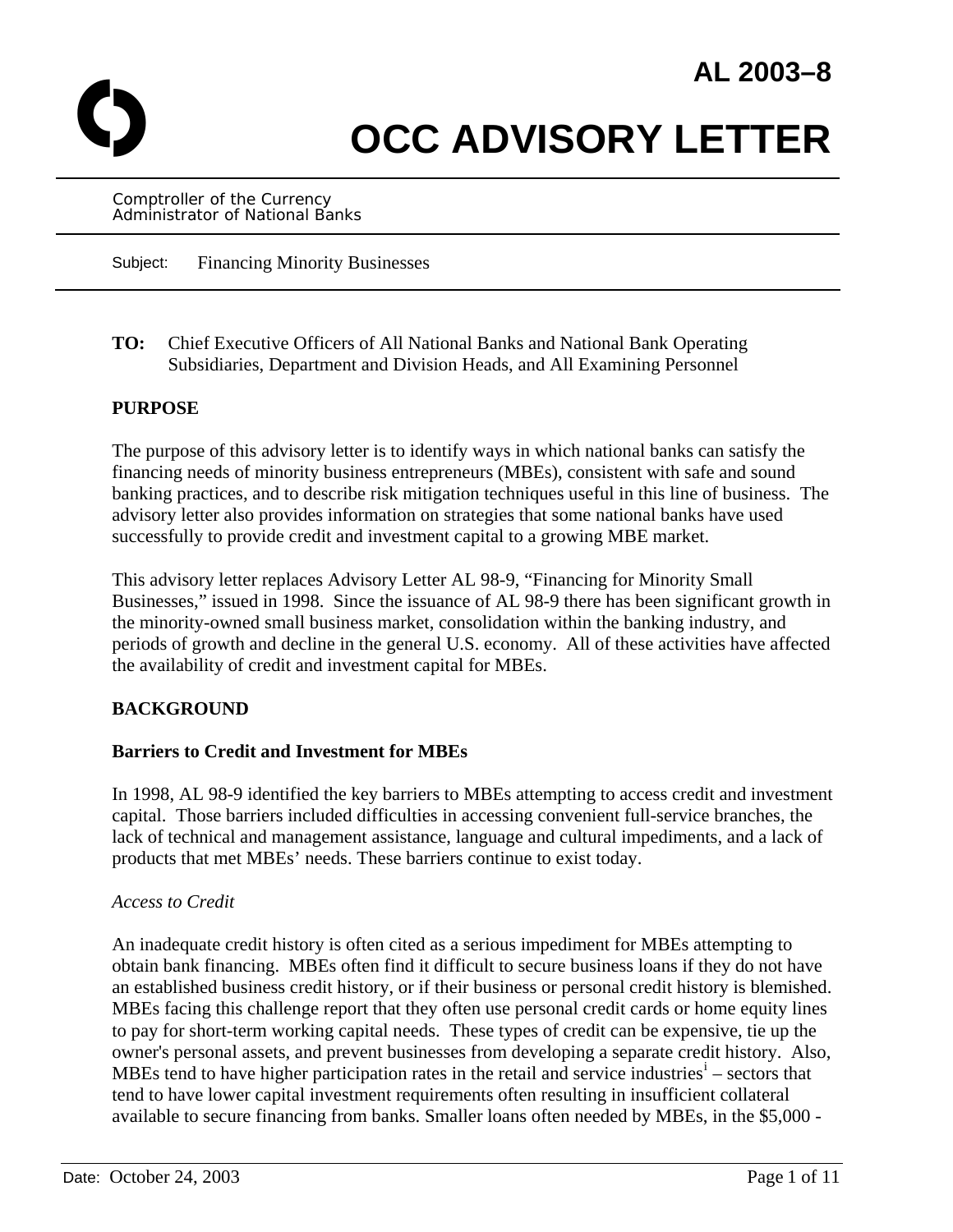\$50,000 range, continue to be difficult to access because loans in such relatively small amounts are less cost-effective for banks to provide.

#### *Access to Investment Capital*

Recent economic conditions have reduced the overall availability of venture capital investments and may have adversely affected some MBEs' efforts to expand. Likewise, MBEs that are expanding have had difficulty gaining access to the appropriate capital market networks.

MBEs tend to be smaller, with less revenues and employees than comparable majority firms. Studies indicate that 80 percent of all MBEs have annual revenues of less than \$100,000.<sup>[ii](#page-10-1)</sup> Research shows that smaller firms are less likely to survive than larger firms, and that single-unit firms are more likely to close than firms with multiple locations.<sup>[iii](#page-10-2)</sup> Surveys also have established a direct correlation between the amount of start-up capital at the launch of a small business and the surv[iv](#page-10-3)ability of the new company.<sup>iv</sup> MBE survivability therefore is dependent on growth, and growth is dependent on access to investment capital.

Taken individually or as a whole, the result of these barriers is that MBEs continue to have difficulties in accessing credit and in[v](#page-10-4)estment capital needed to start or grow their businesses. $v$ 

## **Growth and Opportunities in the MBE Market**

#### *Growth in the MBE Market*

The growth of MBEs, both in number of firms and in sales, nevertheless indicates that this is likely an untapped market for bank credit and investment products. According to the most recent information from the 1997 *Survey of Minority-Owned Business Enterprises (SMOBE),* there are an estimated 3 million MBEs in the United States generating revenues of \$591 billion. $\overline{v}$  These 3 million MBEs represent an estimated 15 percent of all private U.S. firms. The snapshot taken from *SMOBE* for the ten-year period beginning in 1987 and ending in 1997 illustrated a 17 percent annual increase in the growth of MBEs, which far surpassed the 3 percent growth rate for all businesses during this period. Asian-owned firms increased by 18 percent per year, while Latino-owned firms grew by 23 percent and African-American-owned firms by 11 percent, annually. Similarly, sales by MBEs rose 34 percent during this period, while sales for all firms increased 13 percent. MBE sales growth was therefore more than twice the national average during this decade. It is also estimated that MBEs employ 4.5 million workers – many from the minority community work force.<sup>[vii](#page-10-6)</sup>

## *Opportunities for Banks*

Banks that have shown an interest in cultivating the MBE segment of the commercial market do so for a variety of reasons. First, these banks view MBE relationships in the context of the overall profitability of the MBE customer's accounts. MBEs, like their majority small business counterparts, can provide banks with significant deposits and fee-based revenue from services such as cash management and owner trust and wealth management products. Small business owners often link their business needs with their personal banking and wealth management needs, so that a bank acquires both business and personal accounts. It is not uncommon for these banks' small business portfolios to generate deposits in excess of their loan business.<sup>[viii](#page-10-7)</sup> These banks recognize MBEs as a fast-growing market segment and expect banking relationships with MBEs to provide profitable referrals within the minority business community. Finally, the banks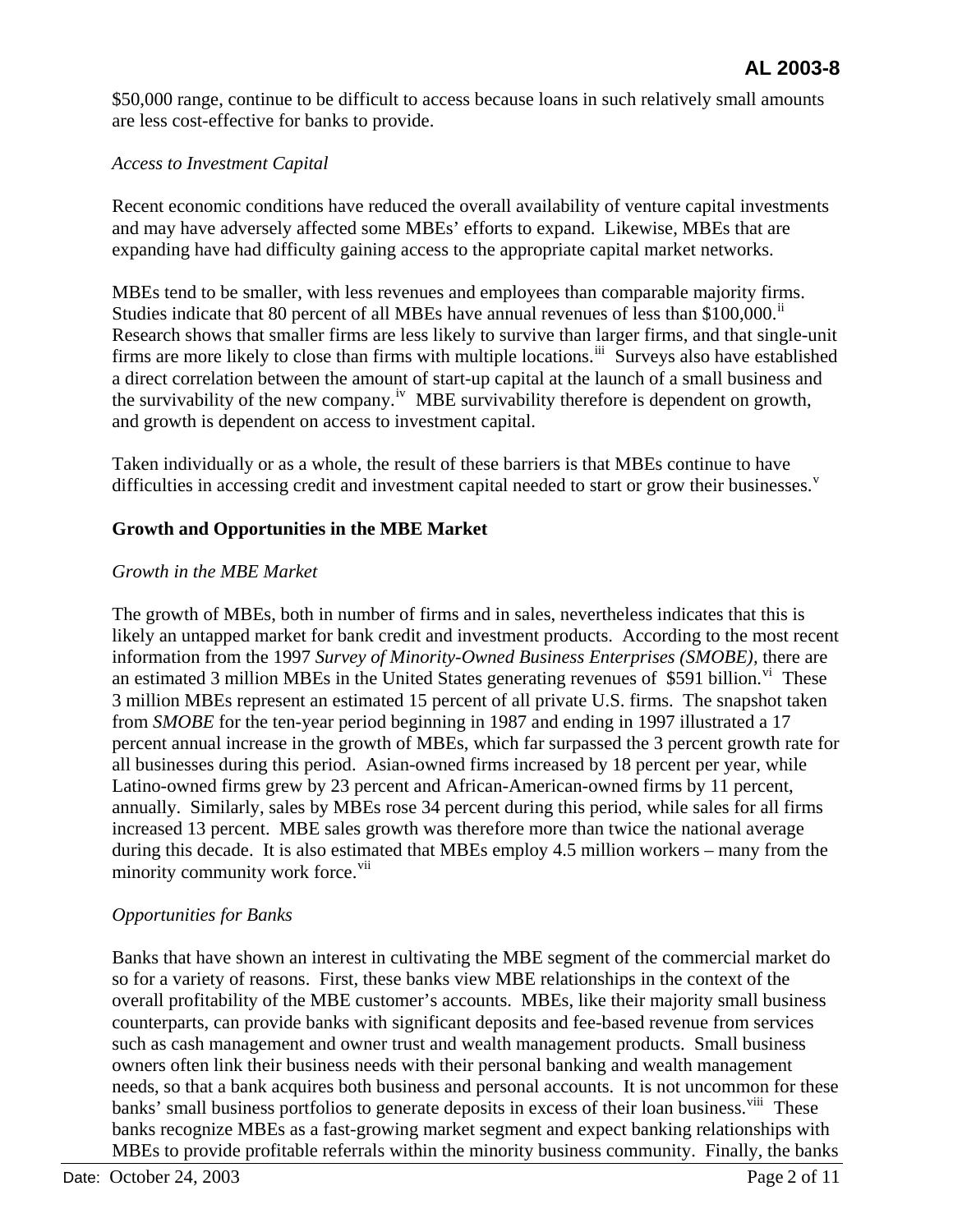believe that some MBEs are well-positioned to expand their businesses into foreign countries as a result of their ethnic ties.

## **BANK STRATEGIES FOR MBES**

## **Marketing**

#### *Bank-Wide Commitment*

To be successful, bank programs designed to attract and lend to MBEs should have a dedicated focus on particular segments of the minority business community, with centralized coordination from the leadership of a bank. Bank personnel at all levels and functions must support MBE goals and programs in all of a bank's local communities. Development and sharing of publicly stated goals for MBE lending, along with adoption of programs to achieve these objectives, are also critical to maintaining visibility and focus.

#### *Branch Business*

MBEs are heavily concentrated in low-income and inner-city areas and are positioned to take advantage of strategic business opportunities untapped by other competitors. As a result of this market opportunity, as well as the Community Reinvestment Act (CRA), some banks have expanded their branch presence in low- and moderate-income and minority communities, while others have expanded branch business hours. These branches have served as a gateway for banks to attract new MBE loan and deposit business. Additionally, banks have increased the ethnic diversity of staff employed in branches to better reflect the communities' cultural background.

#### *Outreach In Diverse Markets*

Banks should employ a variety of communication and marketing channels to attract the business of MBEs. For example, some banks have had success in tailoring retail branch designs to make them more accessible and attractive to particular ethnicities. Bilingual signs and merchandising are also important. Some banks even tailor their institutions' entire branding concepts in other languages to resonate with particular ethnic segments. In addition, these banks employ bilingual and bicultural sales forces that are focused on minority lending. Banks have found that a dedicated focus builds trust, provides education, and nurtures long-term relationships.

## *Marketing Partnerships*

Many banks have tapped successfully the MBE market by developing business relationships with minority business advocacy organizations and local chambers of commerce. These organizations frequently offer opportunities for lenders to network with MBEs. The U.S. Small Business Administration (SBA) and the Minority Business Development Agency (MBDA) of the Department of Commerce, frequently hold networking forums that provide banks the opportunity to offer one-stop shopping to MBEs, with loan information and technical assistance all in one setting. Bank involvement in these types of activities helps to build credibility and spread the word that banks are seeking business opportunities with MBEs.

*Technical and Management Assistance*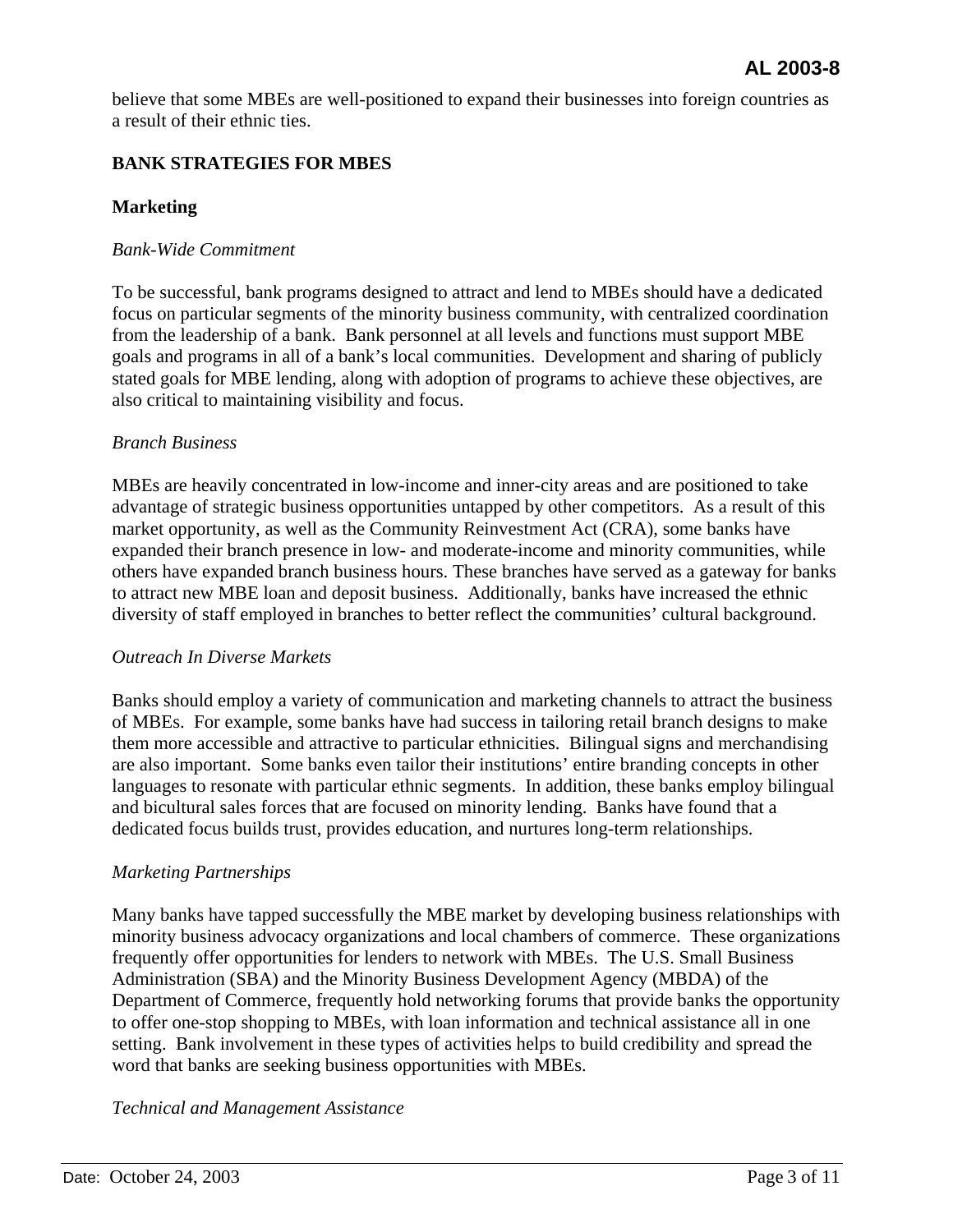Mentoring and technical assistance play a critical role in enabling MBEs to access capital. Banks that have effectively tapped the MBE market often have established partnerships with nonprofit organizations and government agencies that can provide early-stage MBEs assistance and advice on developing business plans and financial statements. Obviously, not all MBEs require the same type and level of technical assistance. The MBDA generally categorizes MBEs according to their revenue size for purposes of determining the type of assistance that might be required.<sup>[ix](#page-10-8)</sup> For example, microenterprises with less than \$100,000 in annual revenues may need a full range of technical, planning, financial accounting, and marketing services, while earlystage and emerging MBEs may need assistance in networking with equity providers. Finally, high-growth MBEs with national or international markets may need a higher level of technical assistance often referred to as "strategic coaching."

The SBA and MBDA operate technical assistance centers at many locations around the nation. These centers offer a wide range of management, planning, and technical assistance services that are tailored to the specific needs of individual small businesses, including MBEs. Additionally, the SBA encourages its participating lenders to refer applicants that they consider not ready to borrow to one of its technical assistance offices. For more information on the locations and services offered at SBA and MBDA technical assistance centers, please visit the OCC's Small Business Resource Guide, which is available on OCC's Web site at [www.occ.treas.gov/cdd/commfoc.htm.](http://www.occ.gov/topics/community-affairs/index-community-affairs.html)

Another technical assistance resource for microenterprise and early stage MBEs is small business incubators. Incubators focus on assisting small businesses to develop planning skills through intensive management and technical assistance and guidance on financial reporting. Banks can provide support to incubators through contributions of time and money and by serving as directors and instructors for incubator clients.

Some banks have found success in helping sole proprietors and microenterprises that lack credit histories or have blemished ones to build a credit record by providing them with a secured business credit card. Once the MBE has built an acceptable credit history, the customer is graduated to an unsecured credit card or small business loan.

# **Underwriting**

Banks that have been successful in lending to MBEs have learned to balance judgmental underwriting systems with the new technology provided by credit scoring models. While neither underwriting system is perfect, banks that rely exclusively on credit scoring systems, also known as scorecards, may find them reducing relationship lending opportunities with MBEs, which may not receive the top scores under these models.

## *Credit Scoring Models*

Credit scoring models, if properly managed, can offer a fast, cost-efficient method of making sound decisions based on bank or industry experience. Banks using small business credit scorecards tend to be larger in size and volume, and they often use credit-scoring models for loans under a certain dollar threshold, while judgmentally underwriting loans above that limit. These banks' credit scoring models use credit characteristics such as delinquency and default experience to predict the performance of potential borrowers and to serve as an effective portfolio and risk management tool. These models also help banks track loan performance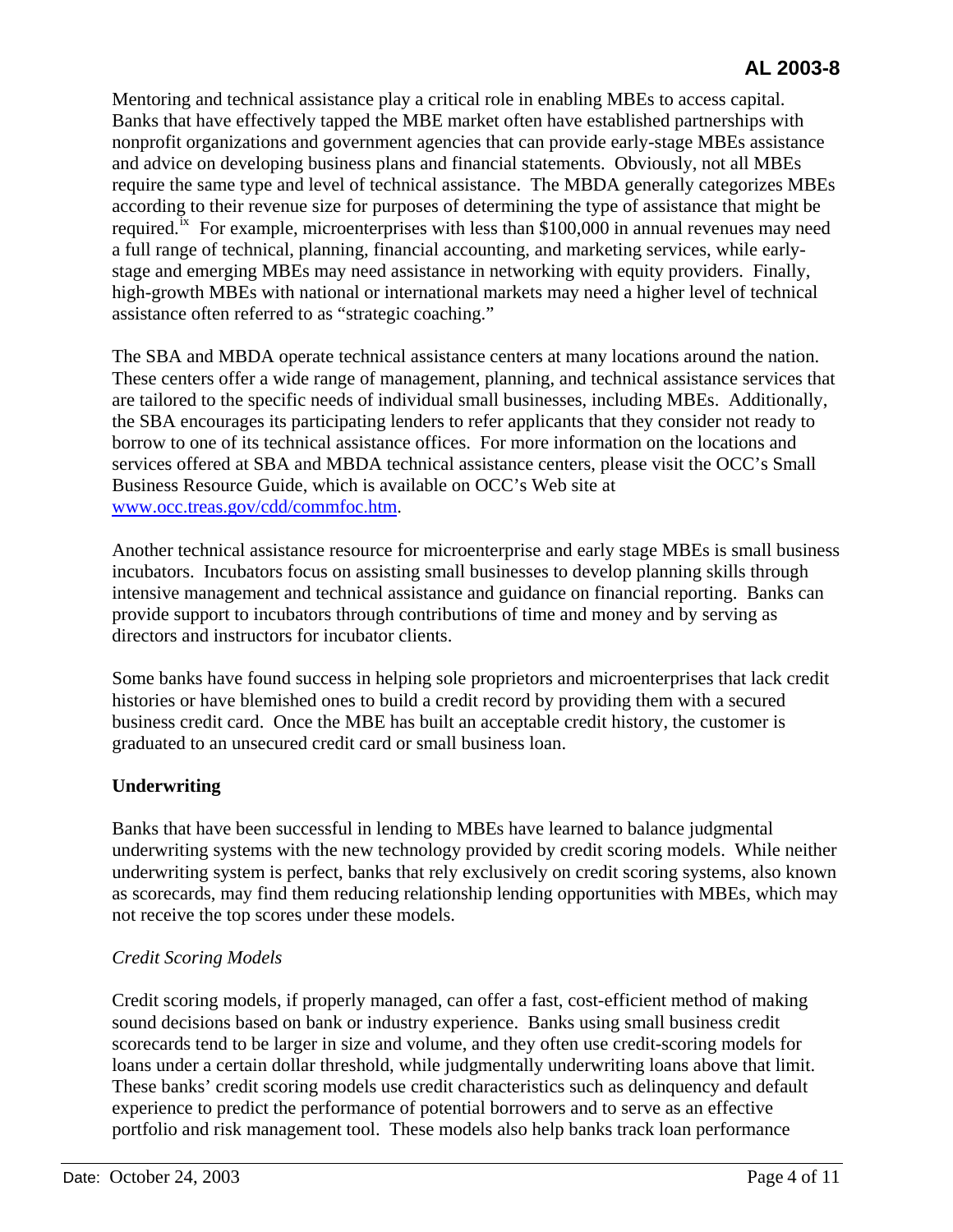across loan officers and, through the use of objective numeric risk ratings, can lead to more consistent underwriting. $^x$  $^x$ 

## *OCC Guidance on Credit Scoring Models*

OCC Bulletin 97-24 provides guidance on the use of credit scoring systems.<sup>[xi](#page-10-10)</sup> The bulletin outlines guidelines banks should follow for proper scorecard management, including proper monitoring of scorecard performance, including the performance of overrides. OCC Bulletin 97- 24 also points out that banks should recognize that credit scoring systems are only a tool and that disparate treatment on a prohibited basis can occur if, for instance, (1) credit information is characterized subjectively before being entered for scoring, or (2) assistance is provided to improve one applicant's qualifications and not those of others. The bulletin also cautions banks against including in their credit scoring systems variables that have little influence on the total credit score; yet disadvantage applicants on a prohibited basis to a statistically significant  $degree.$ <sup>[xii](#page-10-11)</sup>

The use of credit scoring by banks also helps promote the development of a secondary market for the sale and securitization of small business loans. The use of credit scoring models as a tool for underwriting, should result in more refined estimates of loss-probabilities, allowing for greater potential for securitization.

#### *Second-level Reviews*

Banks that have successfully deployed credit-scoring models have also developed processes to work with borrowers who do not meet the scored credit criteria. These banks often will establish second-level review processes using judgmental underwriting in which all denied applicants meeting certain nondiscriminatory criteria (e.g., length time in business) are reconsidered by a senior credit officer or review committee. Alternatively, some banks that use scorecards send all applicants achieving marginal scores to departments that handle special small business loan products and government programs. In all cases, a bank must comply with fair lending laws that prohibit discrimination when making credit decisions.

## *Special Purpose Credit Programs under Regulation B*

A Special Purpose Credit Program (SPCP) is a tool banks can use to increase the availability of credit to underserved populations, including MBEs (12 CFR 202.8). SPCPs allow for-profit lenders to extend credit to a class of prospective borrowers who, under a bank's customary underwriting guidelines, probably would not receive such credit or would receive it on less favorable terms than are available to other borrowers who meet the bank's underwriting criteria. Applicants under an established SPCP may be required to share a common characteristic, which might include race, national origin, or gender. SPCPs must be established and administered in accordance with a written plan that supports the need for the program, identifies the class of applicants the program is designed to benefit, and establishes the procedures and standards for extending credit under the program. The written plan must also state how long the SPCP will be in effect or when it will be reevaluated.

Banks establishing SPCPs should be vigilant in monitoring portfolio performance as well as the program's adherence to both the spirit and letter of Regulation B. Banks are encouraged to discuss their plans for a SPCP with the OCC.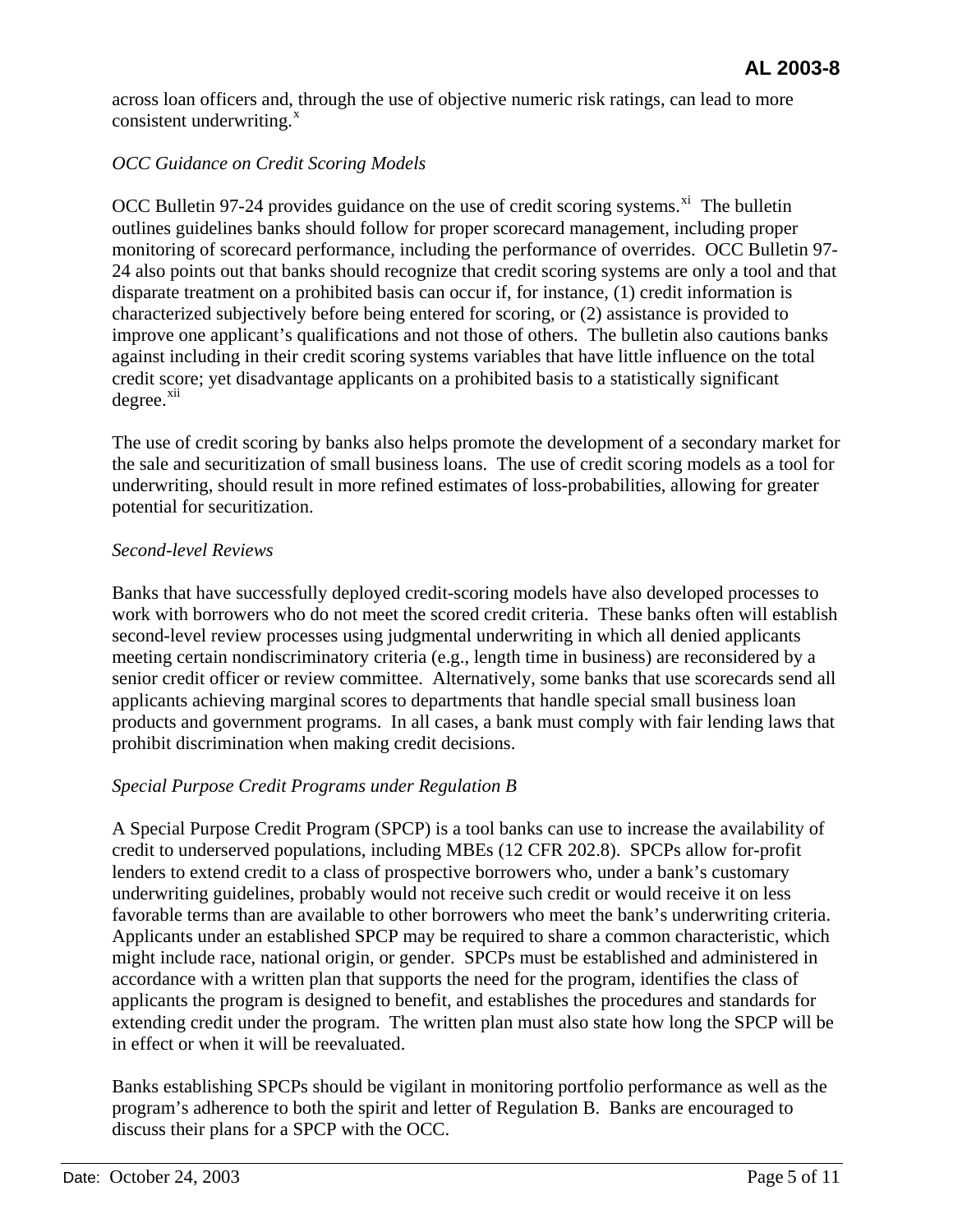## *Self-Testing Option under Regulation B*

The Federal Reserve Board published a final rule 12 CFR 202.5(b) (1), which became effective April 15, 2003, permitting banks the option of collecting any information (including race and gender), on applicants for their nonmortgage credit products. The collection of these data must be used by banks to measure their success in compliance with Regulation B. Provided that a bank carefully follows the procedures specified in Regulation B and uses the collected information only for self-testing purposes, it will be protected from disclosure under the self-test privilege. For additional information on this topic, please see OCC Bulletin 2003-20, "Equal Credit Opportunity (Regulation B)."

## **Risk Mitigation through Government Programs**

There are several federal and state programs that are designed to increase lending by banks to small businesses, including MBEs. These programs often provide a credit enhancement, such as guarantees, for borrowers that do not meet standard credit or collateral requirements. The credit enhancements enable banks to lend to MBEs with a higher risk profile without compromising their risk selection criteria. Guaranteed loans also transfer credit risk, resulting in lower loan loss allocations for these loans. Additionally, a secondary market has been established for guaranteed loans, providing banks that originate and sell these loans with options to manage liquidity. Moreover, many of these government programs have been streamlined to a point where they can be considered low documentation programs. Some programs require only a one-page application, and processing is expedited.

Recognizing the need to help immigrant business owners obtain financing and to assist banks wishing to tap into emerging domestic markets, the SBA permits participating lenders to provide guaranteed loans to MBEs that are owned by persons who are not citizens of the United States. Specific information on borrower eligibility is available from the SBA.<sup>[xiii](#page-10-12)</sup>

Banks intending to become new lenders in these government programs should take advantage of the extensive training opportunities available from these agencies. These government programs have performance requirements that banks must follow if they wish to preserve the agency guaranty. Banks that obtain training from the agencies for their small business loan and credit officers reduce their exposure to the risk that future default claims will not be honored because they have failed to meet the agencies' requirements. Banks can learn more about these training opportunities by visiting the Web sites of these government agencies or by contacting the OCC directly. Please see the final section of this advisory letter for further information. Some of the more widely known and used government sponsored loan programs are listed below.

# *U.S. Small Business Administration Programs*

The SBA's 7(a) and 504 Programs are the primary programs banks have used to penetrate the MBE market. Over the ten-year period from 1990 to 2000, the dollar volume of 7(a) and 504 loans to MBEs grew from 12.9 percent to 29.5 percent of the SBA's total. $x^i$  Recent SBA volume indicates a 38 percent increase in loans to MBEs between 2002 and 2003. $^{xy}$ 

• The SBA 7(a) Loan Guarantee Program. The SBA 7(a) program provides up to an 85 percent guaranty to a bank for loans up to \$150,000 and up to 75 percent for loans above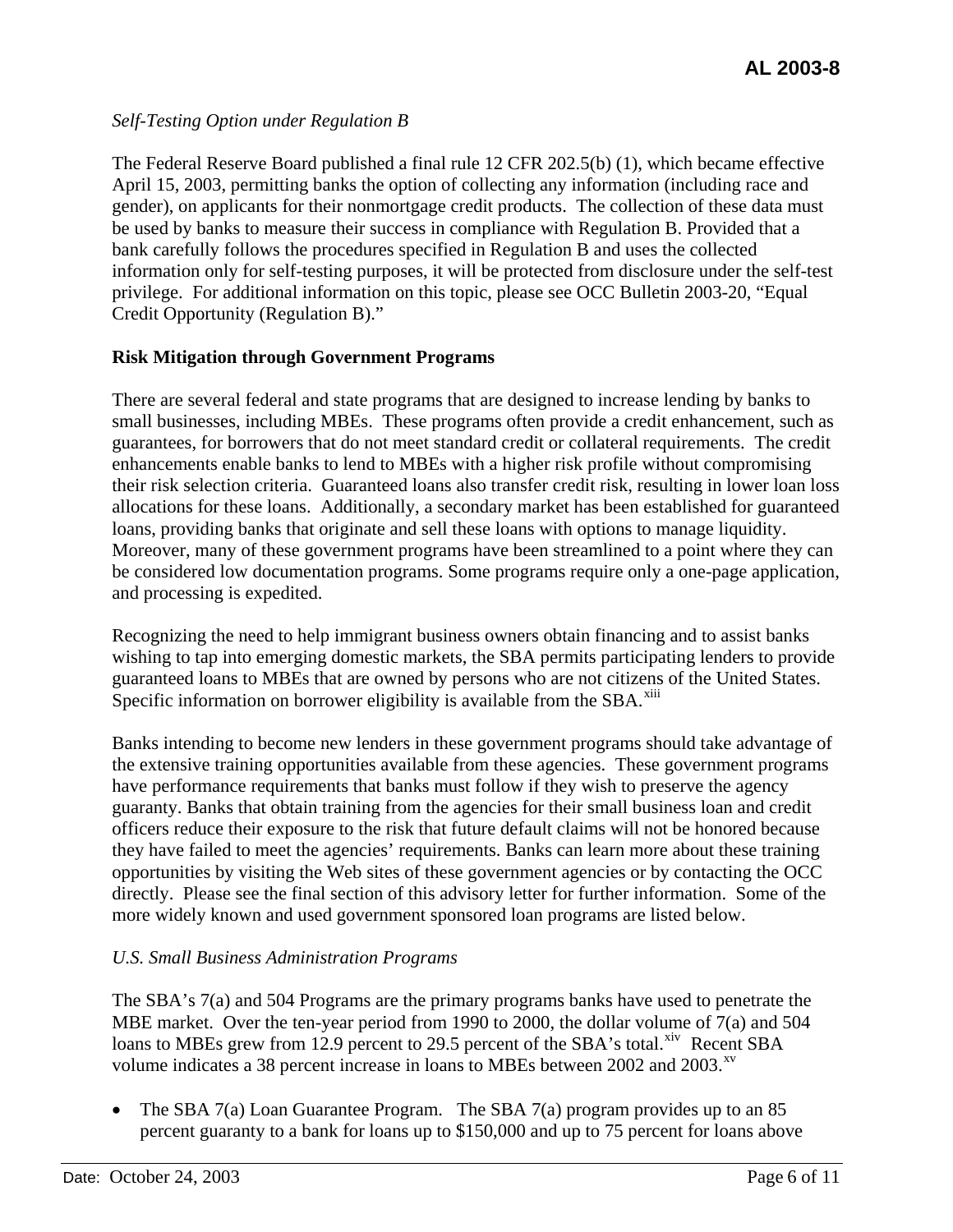\$150,000 up to a maximum SBA guaranty of \$1 million and maximum loan amount of \$2 million. Under the umbrella of the SBA's 7(a) program, there are various specialty products to meet both lender and borrower needs. Of special interest to banks might be the SBA*LowDoc* product, which uses a one-page application for loans up to \$150,000, and SBA*Express,* which permits banks to use their own documentation and procedures to approve loans up to \$250,000.

- The SBA Community*Expres*s Program. As a subset of the 7(a) program referenced above, the Community*Express* program includes loan guarantees of up to 85 percent on loans up to \$250,000. The unique features of the Community*Express* program are that it targets lowand moderate-income geographies and women and MBEs. It also includes a requirement for pre- and post-loan technical assistance to be provided by independent third parties. The local SBA field office generally leaves the selection of a technical assistance provider to a bank subject to SBA final approval.
- The SBA 504 Certified Development Company (CDC) Loan Program. The SBA's 504-CDC loan program provides subordinate financing needed by some MBEs. A certified development company is a nonprofit corporation established to work with lenders who make senior debt financing available to growing small businesses, including MBEs. Typically, a 504 project includes a loan secured by a senior lien from a bank covering up to 50 percent of the project cost, a subordinate 504 loan from the CDC (backed by a 100 percent SBAguaranteed debenture) covering 40 percent of the cost, and the remaining 10 percent in equity from the borrower. Loans made under the SBA 504 program are typically used for the purchase of real estate or machinery and equipment for small business expansion or modernization.

## *Contract Financing*

Qualified enterprises can be certified under two programs administered by the SBA for small disadvantaged businesses (SDBs). The SBA's 8(a) Business Development Program and the Small Disadvantaged Business Certification Program help small businesses become eligible for federal contracts awarded under restricted competition to certified firms. While the 8(a) Program offers a broad scope of assistance to socially and economically disadvantaged firms, SDB certification strictly pertains to benefits in federal procurement. Small businesses that are 8(a) firms automatically qualify for SDB certification. Once they have been awarded government contracts, many qualified enterprises need short-term financing to bridge the time period between delivery of services or products and receipt of payment. Two government programs that have assisted banks in providing contract financing to qualified enterprises are the following:

- SBA CAPLines a special 7(a) loan guaranty program designed to meet the short-term financing needs of all small businesses, including MBEs.
- Department of Transportation Short-term Lending Program a short-term lending program (STLP) for MBEs through a network of banks. STLP provides revolving lines of credit to finance accounts receivable arising from transportation-related projects.

Many state and local governments have certification programs that are similar to the SBA's 8(a) program.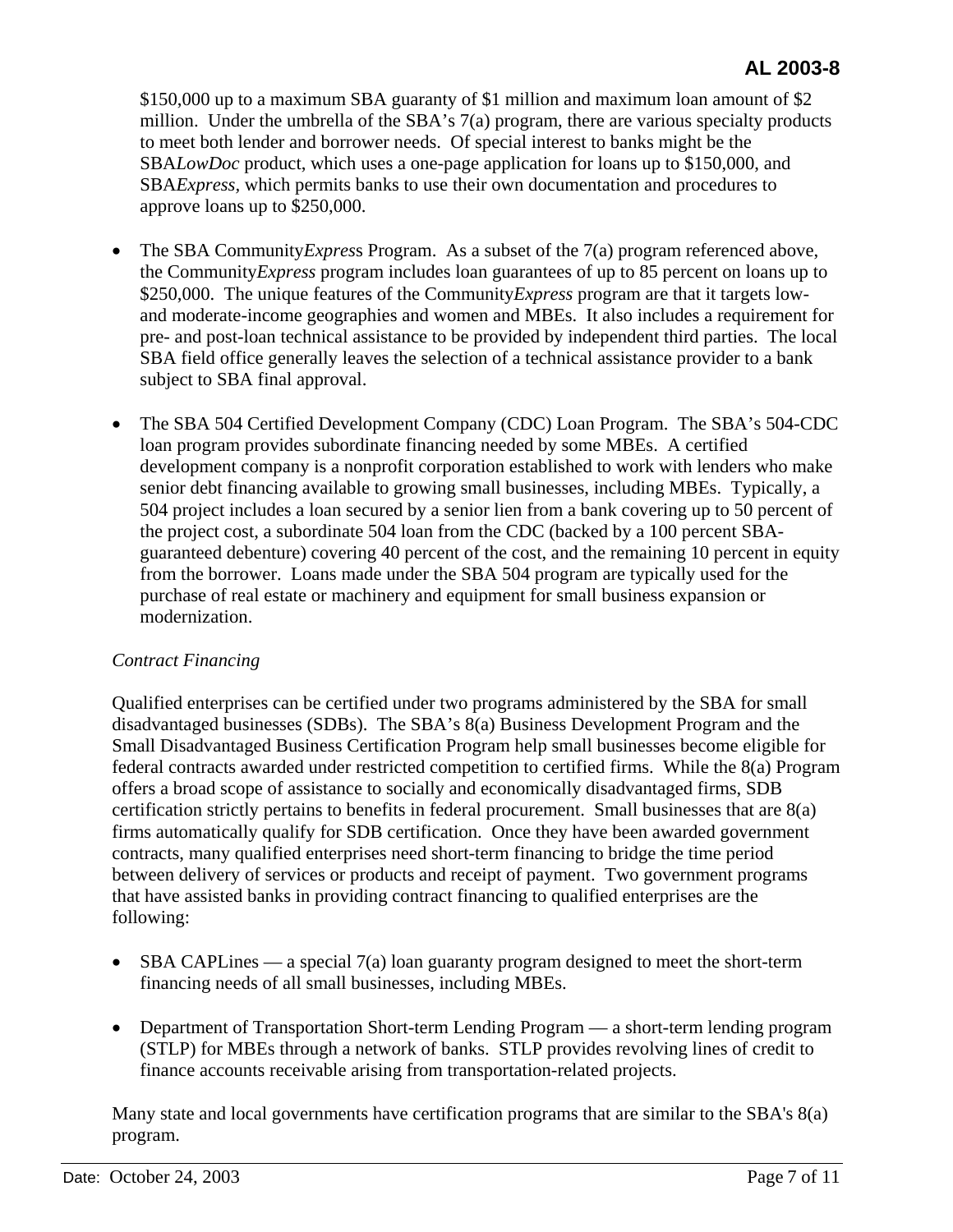#### *U.S. Department of Agriculture's Business and Industry (B&I) Loan Guarantee Program*

The Business and Industry, or B&I program, involves the guarantee of a direct loan from a bank to a public or private borrower, including MBEs, who cannot obtain credit from other sources and is located in a rural area. B&I program guarantees are available for up to 90 percent of the loan amount with a maximum aggregate exposure to any one borrower of \$10 million.

#### *Capital Access Programs*

Capital Access Programs, or CAPs, are small business lending programs available in 20 states and two cities. These programs establish a loan loss reserve, funded jointly by the state, borrower, and lender that insures against the risk of loss. CAPs allow lenders to make loans that do not always meet conventional lending guidelines.

#### **Investment Opportunities**

To develop businesses of the size and scale required to have significant economic impact, MBEs need access to equity capital, appropriately priced to match the risk faced by investors. Highgrowth MBEs, defined as firms that will employ nearly 100 additional workers within five years, are candidates for venture capital investments. These high-growth MBEs can create jobs, share wealth, improve communities, and enhance the quality of life for those they employ. Likewise, smaller MBEs, perhaps in the emerging company category, need patient capital, sometimes provided in the form of mezzanine financing, which is often described as debt with equity features.

Authority for national banks to provide equity capital directly or indirectly to MBEs originates from two separate and distinct sources: 15 USC 681-682 and 12 USC 24(Eleventh).

#### *Small Business Investment Companies — 15 USC 681-682*

National banks are permitted to invest in Small Business Investment Companies (SBICs) under 15 USC 681-682. SBICs are privately owned and managed companies licensed by the SBA. The primary benefit of becoming a licensed SBIC is that once approved, an SBIC is eligible to receive a 2-to-1 public/private-funding match from the SBA on the required minimum private capital, thereby leveraging the investor's initial equity contribution. Funds raised by SBICs are then invested in firms that meet the SBA's definition of small businesses or small enterprises. From fiscal year 1994 through 2002, SBICs provided 8 percent of all venture financing dollars, 64 percent of all venture seed-stage financing dollars, and more than 62 percent of the total number of venture financings to small businesses in the United States.<sup>[xvi](#page-10-15)</sup>

SBICs are a vehicle for banking organizations to make venture capital investments in small businesses, including MBEs. Banking organizations have made good use of their authority to invest in SBICs by forming and capitalizing their own SBICs. Currently, there are more than 80 bank or bank holding company-owned SBICs licensed by the SBA. One important difference between bank-owned SBICs and all others is that bank-owned SBICs do not normally participate in the SBA's 2-to-1 funding match (or leverage) since banks have their own readily available source of funding at a lower cost. National banks are permitted to invest up to 5 percent of capital and surplus in SBICs.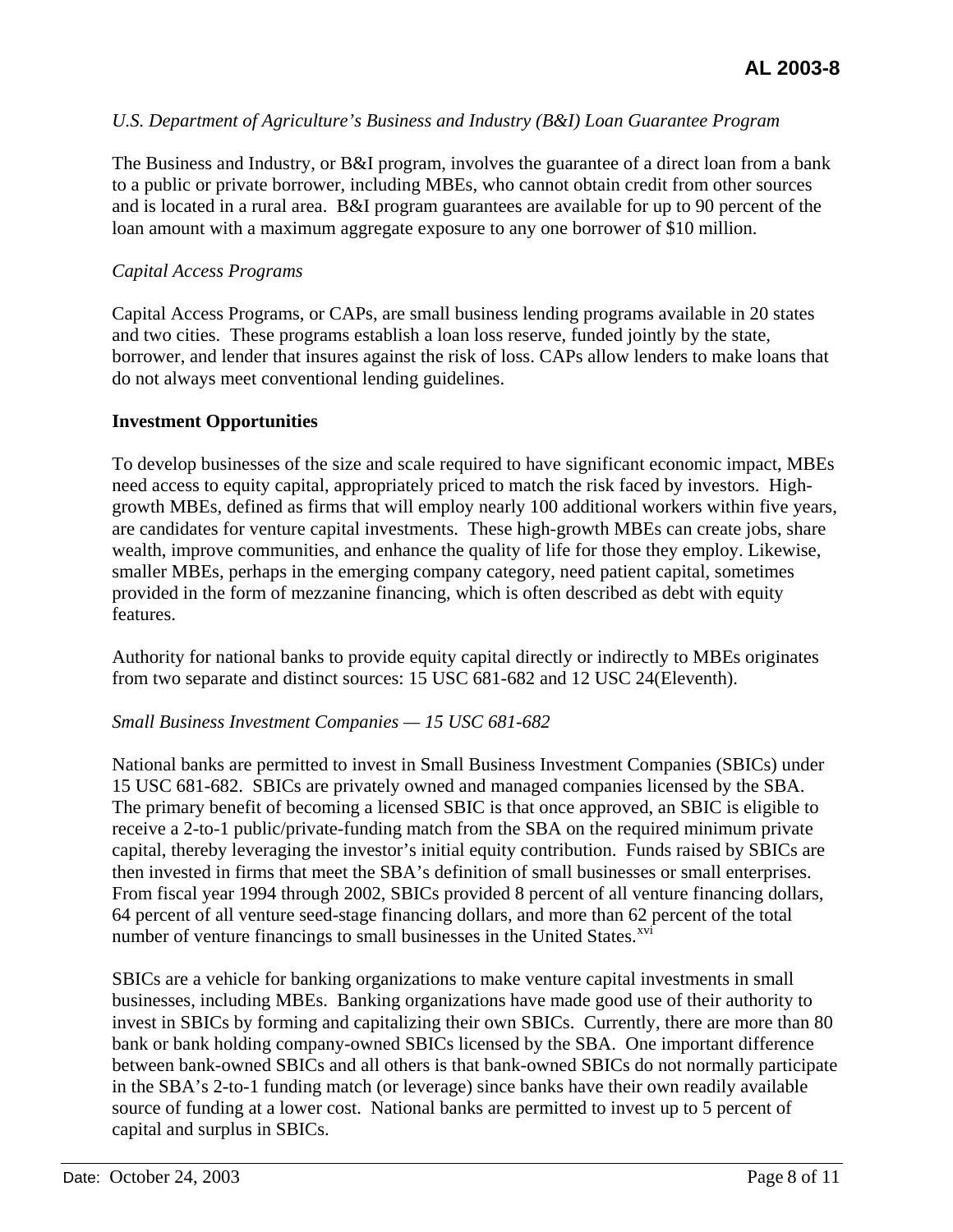Under SBA rules, national bank ownership of an SBIC that receives a funding match is limited to 70 percent, while the remaining ownership must include at least three investors unaffiliated with the bank or each other. There are no ownership limits for banks that own SBICs that do not receive leverage from the SBA. Additionally, a national bank that controls one SBIC is generally limited by the SBA from owning more than 10 percent of a second SBIC without prior approval. SBICs are governed by SBA regulations at 13 CFR part 107.

## *Part 24 Authority — 12 USC 24(Eleventh)*

National banks also have the express authority to make community and economic development investments of up to 5 percent of a bank's capital and surplus under 12 USC 24 (Eleventh) and the OCC's regulation at 12 CFR part 24, traditionally known as "part 24."<sup>[xvii](#page-10-16)</sup> An eligible investment must primarily benefit low- and moderate-income individuals, low- and moderateincome areas, or other areas targeted by a governmental entity for redevelopment; or it must meet the definition of a "qualified investment" under the CRA regulation, 12 CFR 25. Examples of investments can include equity and debt financing for small businesses, particularly those that support creating or retaining jobs for low- and moderate-income persons. Part 24 investments meeting these criteria may include the following structures:

- Venture Capital Funds In an effort to make additional equity capital available to highgrowth MBEs, some venture capital funds have specifically targeted their investments to MBEs. Their purpose here is two-fold: to generate attractive monetary returns and to promote the growth of MBEs. Research conducted for the National Association of Investment Companies (NAIC), a trade organization representing minority-focused venture capital firms, indicates that when minorities start high growth companies, their rates of return are comparable to all companies in this class. More importantly, this research also shows that investment funds targeted primarily at minority businesses perform at comparable levels to funds not specifically targeted to minority businesses.<sup>[xviii](#page-10-17)</sup> Banks have been a vital source of venture capital for MBEs by investing in minority-oriented venture capital funds, as well as by creating their own funds.
- Mezzanine Funds Mezzanine financing, also known as gap financing or subordinated debt, can be used to fill a void between equity and senior debt that can exist in a MBE's capital structure. Mezzanine debt, sometimes called patient capital, is debt with some equity features. A bank or mezzanine fund may structure a typical loan as subordinated debt with a collateral position secondary to the bank's senior loan. It might be a term loan with higher risk-based pricing and with flexible amortization of principal. Privately managed, publicpurpose mezzanine funds have found success partnering with banks that provide customer referrals and the senior debt and that participate in the mezzanine financing. The typical market for mezzanine funds is middle-market companies and high-growth MBEs that require capital to grow.
- New Markets Tax Credits The New Markets Tax Credit Program (NMTC), administered by the CDFI Fund of the U.S. Department of the Treasury under 26 USC 45D, raises capital from investors who desire tax credits in return for their investments, similar to the wellestablished Federal Low Income Housing Tax Credit program. The CDFI Fund certifies Community Development Entities (CDEs), which may use capital raised from investors to make direct equity investments in, or loans to, businesses located in low-income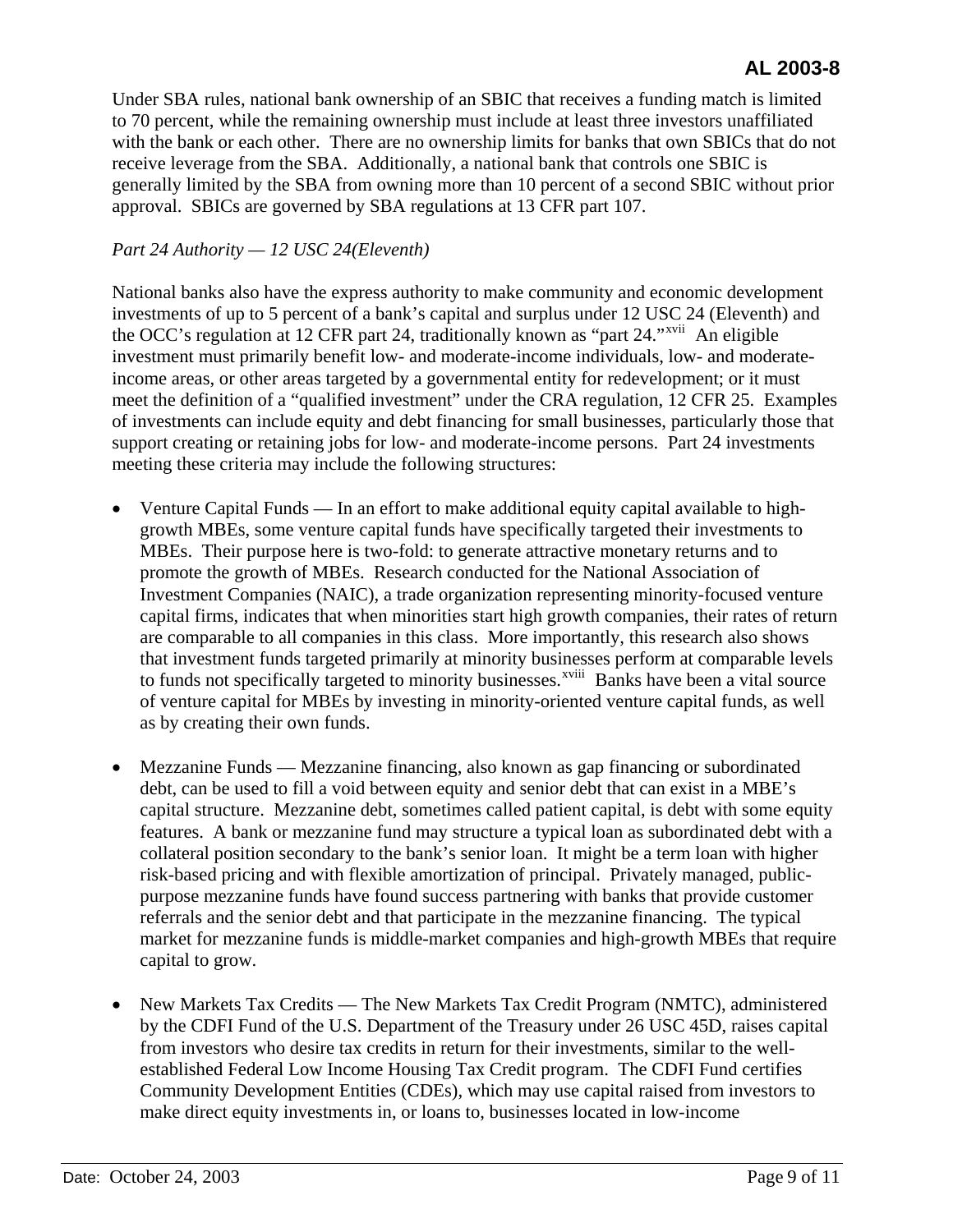communities. Some banks have established their own CDEs for the purpose of generating a new source of funds to invest in or lend to MBEs operating in low-income communities.

- Other Bank Investments Banks have taken advantage of a number of additional investment vehicles to channel funds into the minority small business community. These investment activities include:
	- Community Development Financial Institutions The Community Development Financial Institutions Fund (CDFI Fund) administers programs that provide financial assistance which supports markets that have been underserved by traditional financial institutions. The CDFI Fund's activities leverage private-sector investments from banks, foundations, and other funding sources. The CDFI Fund indicates that many of its CDFIs' business loans are made to MBEs.
	- Minority-Owned Banks Minority-owned banks often provide essential financing to MBEs in their communities, and investments or deposits in minority-owned banks support the capital base of these institutions.
	- Community Development Venture Capital (CDVC) Funds CDVC funds invest in small businesses operating in communities in need of expanded employment opportunities for entry-level workers.
	- Community Development Corporations and Revolving Loan Funds Banks may capitalize, provide lines of credit, or make equity-equivalent investments in bank-owned or local or regional community development corporations or loan funds established for the purpose of providing credit to small businesses, including MBEs.
	- Microenterprise Loan Funds Nonprofit corporations usually administer local and regional funds established for the purpose of fostering microenterprises. Bank investments in these funds are often structured as equity equivalents or grants. The SBA has established a micro-loan program, which provides very small loans to start-up, newly established, or growing small businesses through nonprofit community-based lenders. These loans do not exceed \$35,000, with an average size of \$10,500.

# **COMMUNITY REINVESTMENT ACT**

Many of the credit and investment opportunities identified in this advisory letter may be eligible for CRA consideration. Banks should consult the CRA regulation, 12 CFR 25, and the Interagency Questions and Answers Regarding Community Reinvestment at 66 Fed. Reg. 36,620 (July 12, 2001) for further information.

## **FURTHER INFORMATION**

For more information about the various types of initiatives described here, please access the Small Business Resource Guide on the Community Affairs page of the OCC Web site, [www.occ.treas.gov/cdd/commfoc.htm](http://www.occ.gov/topics/community-affairs/index-community-affairs.html). Additionally, bankers may want to speak with their bank's examiner-in-charge or assistant deputy comptroller for guidance on this line of business. District community affairs officers in the OCC's district offices also are available to provide consultations and answer questions.